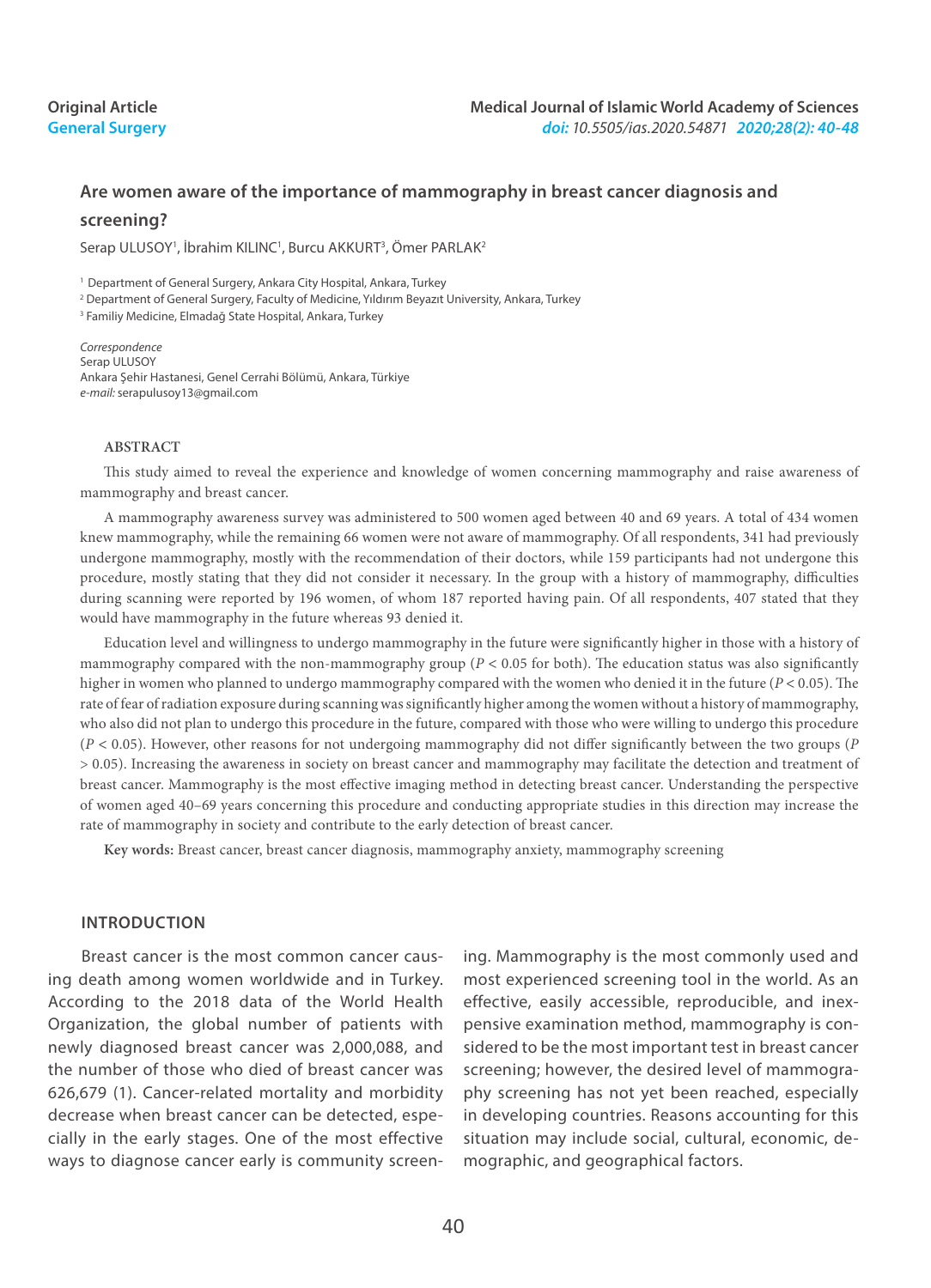This study was performed to reveal the experience and knowledge of women concerning mammography and investigate their reasons for not undergoing mammography so as to determine the ways to increase the rate of mammography in the society and raise awareness of the importance of this procedure and breast cancer.

# **MATERIAL AND METHODS**

This study was approved by the clinical research ethics committee of Yıldırım Beyazıt University Faculty of Medicine (decision number 205 dated March 10, 2018). Verbal consent was obtained, and the mammography awareness questionnaire was administered to 500 women aged 40–69 years who visited the general surgery outpatient clinic for varied reasons. The questionnaire consisted of 10 items prepared in line with the literature. The first three items concerned the sociodemographic characteristics of the participants, and the remaining items referred to the experience and knowledge of the participants concerning mammography. The data obtained were grouped. In the descriptive statistics of the data, mean, standard deviation, median minimum, maximum, frequency, and ratio values were used. The distribution of the variables was measured using the Kolmogorov–Smirnov test. One-way analysis of variance (Tukey's test), independent-samples *t* test, Kruskal–Wallis test, and Mann–Whitney *U* test were used to analyze quantitative independent data. A chi-square test was conducted for analyzing qualitative independent data, and Fischer's test was employed when the chi-square test conditions were not met. SPSS v. 22.0 was used for the statistical analysis.

# **RESULTS**

The mean age of the participants was 53 years. Of all participants, 382 (76.4%) were housewives, 28 (5.6%) were retired, and 90 (18%) were actively working. In terms of education status, 48 (9.6%) women were illiterate, while 256 (51.2%) graduated from primary school, 41 (8.2%) from middle school, 76 (15.2%) from high school, and 79 (15.8%) from the university.

In response to the question, "Do you know what mammography is?" included in the second part of the mammography questionnaire, 434 (86.8%) women answered "yes" and 66 (13.2%) "no." Of the 500 women participating in the study, 341 (68.2%) had previously undergone mammography (mammography group) while 159 (31.8%) had never undergone this procedure (non-mammography group). When the women in the mammography group were asked about the factors effective in their decision to undergo this procedure, 243 (71.3%) stated that it was their doctors' recommendation, 7 (2.1%) had read about it on the media, 20 (5.9%) had received a recommendation from the people they knew (neighbors, friends, etc.), 26 (7.6%) had a family history of cancer, 31 (9.1%) wanted to have an early diagnosis in case they had cancer, and 14 (4.1%) had a mammogram due to a breast mass. In the non-mammography group, the reasons for not undergoing this procedure were reported as not being necessary ( $n = 85$ ), not having any knowledge of the procedure ( $n = 44$ ), fear of pain ( $n = 13$ ), radiation exposure during scanning  $(n = 7)$ , anxiety related to cancer diagnosis ( $n = 5$ ), and financial hardship ( $n = 5$ 5). Of the 341 women in the mammography group, 145 did not experience any difficulties during the procedure while 196 reported various difficulties related to pain (*n* = 187), being half-naked during scanning (*n* = 6), fear of having a cancer diagnosis (*n* = 2), and the technician's lack of quidance  $(n = 1)$ . The question, "Are you planning to undergo mammography in the future" was answered "yes" by 407 of the 500 women who participated in the survey and "no" by the remaining 93 respondents.

The rate of retired women was significantly higher in the mammography group, while the rate of housewives was significantly higher in the non-mammography group (*P* < 0.05 for both). As expected, the education status of the women in the mammography group was significantly higher than that in the nonmammography group ( $P < 0.05$ ). The intention of undergoing mammography in the future was significantly higher in the mammography group compared with the non-mammography group  $(P < 0.05)$  (Table 2).

The age of the patients who planned to have mammography in the future was significantly lower than that of patients who denied it (*P* < 0.05). The rate of retired or employed women was significantly higher in those considering mammography, while the rate of housewives was significantly higher in those who denied it (*P* < 0.05). The educational level and the rate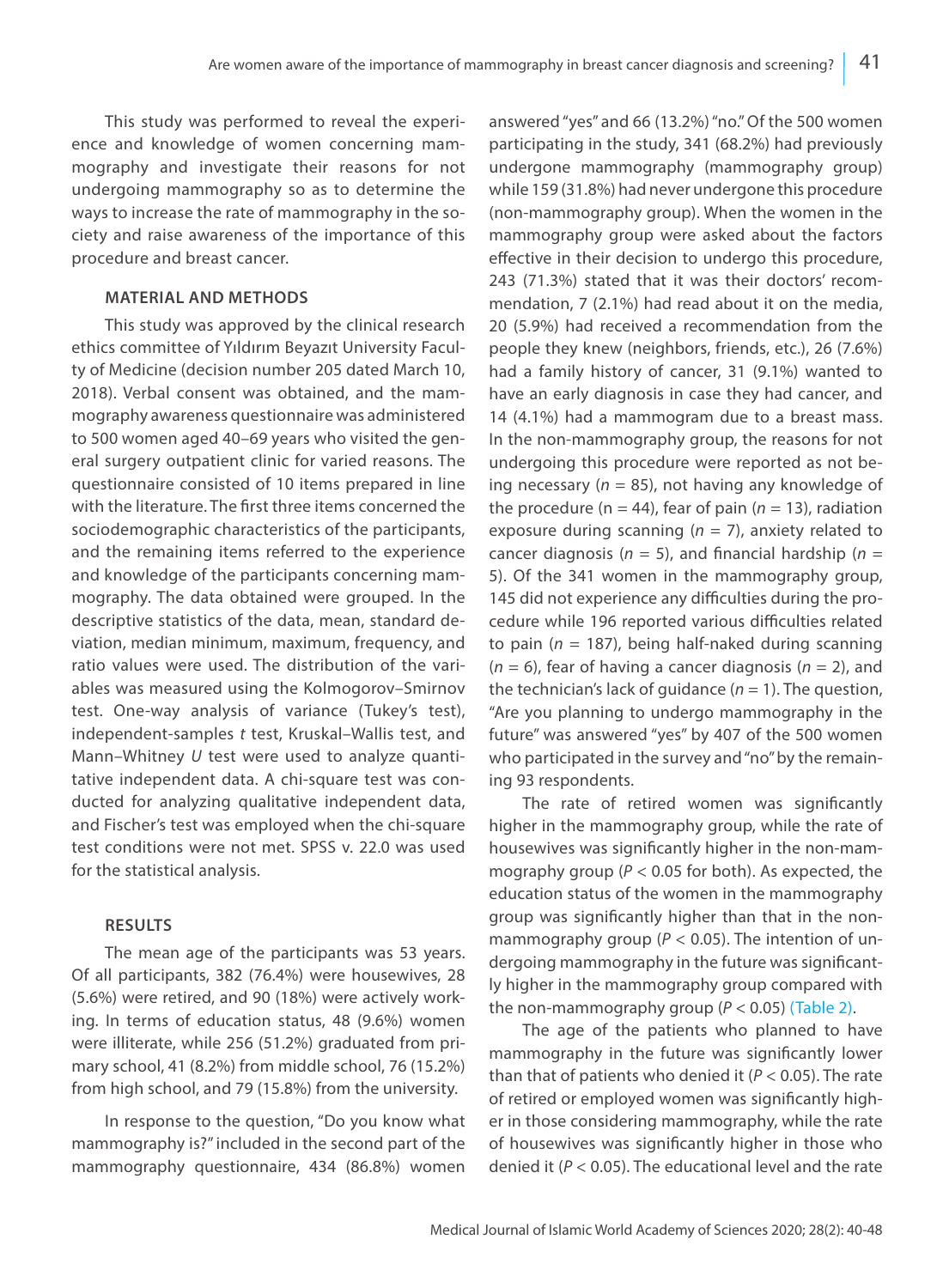Table 1 General data

|                                                 |                | Min-max |                          |      | Median |                | Mean $\pm$ SD/n, % |       |
|-------------------------------------------------|----------------|---------|--------------------------|------|--------|----------------|--------------------|-------|
| Age (year)                                      |                | 40.0    | $\overline{\phantom{0}}$ | 69.0 | 53.0   | 53.3           | $\pm$              | 7.2   |
|                                                 | $40 - 49$      |         |                          |      |        | 166            |                    | 33.2% |
| Age groups                                      | $50 - 59$      |         |                          |      |        | 229            |                    | 45.8% |
|                                                 | $\geq 60$      |         |                          |      |        | 105            |                    | 21.0% |
|                                                 | Housewife      |         |                          |      |        | 382            |                    | 76.4% |
| <b>Employment status</b>                        | Retired        |         |                          |      |        | 28             |                    | 5.6%  |
|                                                 | Employed       |         |                          |      |        | 90             |                    | 18.0% |
|                                                 | Illiterate     |         |                          |      |        | 48             |                    | 9.6%  |
|                                                 | Primary school |         |                          |      |        | 256            |                    | 51.2% |
| <b>Education status</b>                         | Middle school  |         |                          |      |        | 41             |                    | 8.2%  |
|                                                 | High school    |         |                          |      |        | 76             |                    | 15.2% |
|                                                 | University     |         |                          |      |        | 79             |                    | 15.8% |
| Knowledge of mammography                        | No             |         |                          |      |        | 66             |                    | 13.2% |
|                                                 | Yes            |         |                          |      |        | 434            |                    | 86.8% |
|                                                 | Yes            |         |                          |      |        | 341            |                    | 68.2% |
| History of mammography                          | No             |         |                          |      |        | 159            |                    | 31.8% |
| If yes, why?                                    |                |         |                          |      |        | 341            |                    | 68.2% |
| Doctor's recommendation                         |                |         |                          |      |        | 243            |                    | 71.3% |
| Read about it on the media                      |                |         |                          |      |        | 7              |                    | 2.1%  |
| Recommended by a neighbor, friend, etc.         |                |         |                          |      |        | 20             |                    | 5.9%  |
| Family history of cancer                        |                |         |                          |      |        | 26             |                    | 7.6%  |
| For early cancer detection if present           |                |         |                          |      |        | 31             |                    | 9.1%  |
| <b>Breast mass</b>                              |                |         |                          |      |        | 14             |                    | 4.1%  |
| If no, why?                                     |                |         |                          |      |        | 159            |                    | 31.8% |
| Fear of radiation exposure during the procedure |                |         |                          |      |        | $\overline{7}$ |                    | 4.4%  |
| Fear of a cancer diagnosis                      |                |         |                          |      |        | 5              |                    | 3.1%  |
| Fear of pain during the procedure               |                |         |                          |      |        | 13             |                    | 8.2%  |
| Considered unnecessary                          |                |         |                          |      |        | 85             |                    | 53.5% |
| Financial hardship                              |                |         |                          |      |        | 5              |                    | 3.1%  |
| No knowledge of mammography                     |                |         |                          |      |        | 44             |                    | 27.7% |
|                                                 | No             |         |                          |      |        | 145            |                    | 42.5% |
| Difficulties during mammography                 | Yes            |         |                          |      |        | 196            |                    | 57.5% |
| Pain                                            |                |         |                          |      |        | 187            |                    | 54.8% |
| Being half-naked                                |                |         |                          |      |        | 6              |                    | 1.8%  |
| Fear of a cancer diagnosis                      |                |         |                          |      |        | $\overline{2}$ |                    | 0.6%  |
| Technician's lack of guidance                   |                |         |                          |      |        | $\mathbf{1}$   |                    | 0.3%  |
| Planning to undergo mammography in the          | No             |         |                          |      |        | 93             |                    | 18.6% |
| future                                          | Yes            |         |                          |      |        | 407            |                    | 81.4% |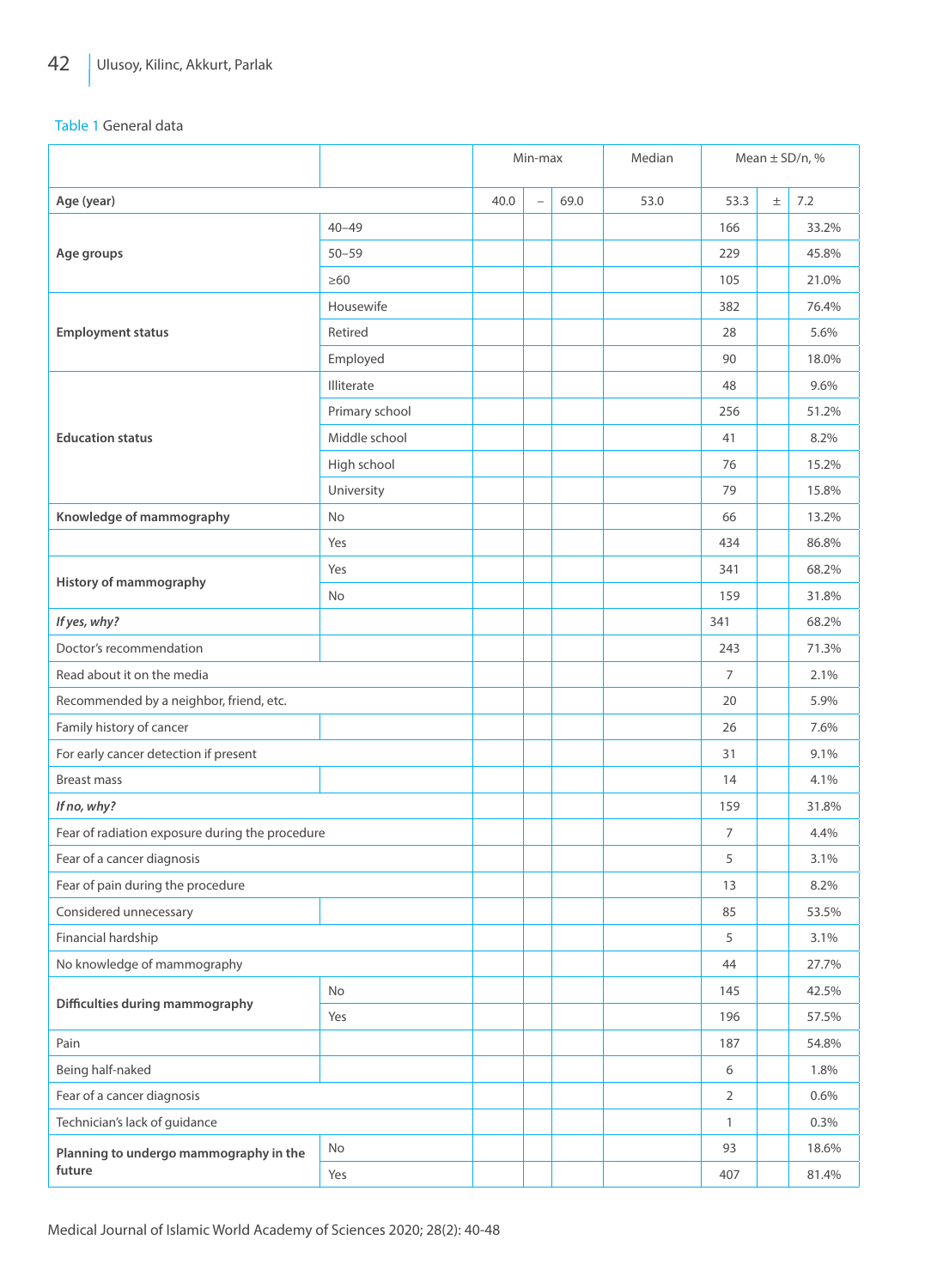|                                                     |                | Mammography        |       |       |        |  | Non-mammography    | $\overline{P}$ |       |        |       |                |  |
|-----------------------------------------------------|----------------|--------------------|-------|-------|--------|--|--------------------|----------------|-------|--------|-------|----------------|--|
|                                                     |                | Mean $\pm$ SD/n, % |       |       | Median |  | Mean $\pm$ SD/n, % |                |       | Median |       |                |  |
| Age (year)                                          |                | 52.4               | $\pm$ | 8.2   | 52.0   |  | 53.7               | $\pm$          | 6.7   | 54.0   | 0.000 | t              |  |
| Age groups                                          | $40 - 49$      | 68                 |       | 42.8% |        |  | 98                 |                | 28.7% |        |       |                |  |
|                                                     | $50 - 59$      | 55                 |       | 34.6% |        |  | 174                |                | 51.0% |        | 0.001 | $X^2$          |  |
|                                                     | $\geq 60$      | 36                 |       | 22.6% |        |  | 69                 |                | 20.2% |        |       |                |  |
|                                                     | Housewife      | 130                |       | 81.8% |        |  | 252                |                | 73.9% |        |       | $X^2$          |  |
| <b>Employment status</b>                            | Retired        | $\mathbf{1}$       |       | 0.6%  |        |  | 27                 |                | 7.9%  |        | 0.004 |                |  |
|                                                     | Employed       | 28                 |       | 17.6% |        |  | 62                 |                | 18.2% |        |       |                |  |
|                                                     | Illiterate     | 23                 |       | 14.5% |        |  | 25                 |                | 7.3%  |        |       | $X^2$          |  |
|                                                     | Primary school | 89                 |       | 56.0% |        |  | 167                |                | 49.0% |        |       |                |  |
| <b>Education status</b>                             | Middle school  | 9                  |       | 5.7%  |        |  | 32                 |                | 9.4%  |        | 0.014 |                |  |
|                                                     | High school    | 18                 |       | 11.3% |        |  | 58                 |                | 17.0% |        |       |                |  |
|                                                     | University     | 20                 |       | 12.6% |        |  | 59                 |                | 17.3% |        |       |                |  |
| Knowledge of<br>mammography                         | <b>No</b>      | 64                 |       | 40.3% |        |  | $\overline{2}$     |                | 0.6%  |        | 0.000 | $\mathsf{X}^2$ |  |
|                                                     | Yes            | 95                 |       | 59.7% |        |  | 339                |                | 99.4% |        |       |                |  |
| Planning to undergo<br>mammography in the<br>future | <b>No</b>      | 58                 |       | 36.5% |        |  | 35                 |                | 10.3% |        |       |                |  |
|                                                     | Yes            | 101                |       | 63.5% |        |  | 306                |                | 89.7% |        | 0.000 | $X^2$          |  |
| <sup>t</sup> t test/ $x^2$ chi-square test.         |                |                    |       |       |        |  |                    |                |       |        |       |                |  |

#### Table 2 Mammography experience

of knowledge of mammography were significantly higher in the group that planned to undergo mammography than in the group that denied it (*P* < 0.05 for both) (Table 3).

In the non-mammography group, the women who did not intend to undergo this procedure had a significantly higher rate of fear of radiation exposure compared with those who planned to undergo this procedure in the future (*P* < 0.05); however, other reasons for not considering this procedure in the future did not significantly differ between these two groups (*P* > 0.05) (Table 3).

In the mammography group, no significant difference was found between the women with and without an intention of undergoing mammography again (Table 3).

The age of the patients in the group that experienced difficulties during mammography was significantly higher than that in the group reporting no difficulty (*P* < 0.05). However, no significant difference was observed between these two groups in terms of employment or education status ( $P > 0.05$  for both) (Table 4).

### **DISCUSSION**

Breast cancer is most common among women worldwide and in Turkey; it is also the most common cause of cancer-related death.

The stage of cancer at the time of diagnosis is of great importance in determining the treatment and the subsequent course of the disease. Breast ultrasonography (USG), mammography, and magnetic resonance imaging (MRI) are increasingly used to diagnose breast cancer in recent years. Ultrasonography is the first imaging method used especially in patients aged less than 40 years with dense breast tissue. USG has been used to support screening mammography for many years. In women with dense breast tissue with low MMG sensitivity, the addition of USG has increased not only the rate of cancer detection but also also the recall and unnecessary biopsy rates.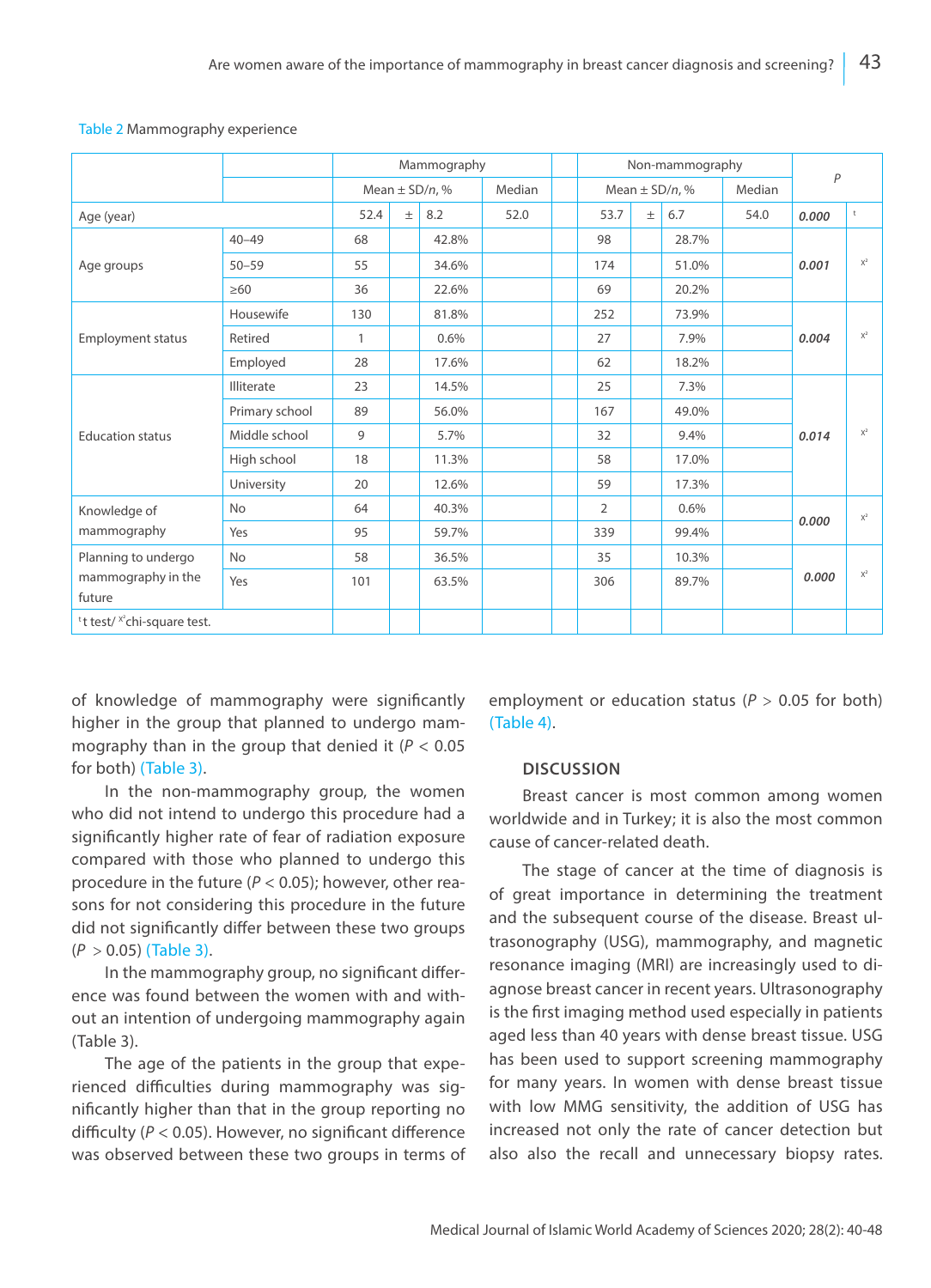### Table 3 Intentions regarding future procedure

| Mean $\pm$ SD/n, %<br>Mean $\pm$ SD/n, %<br>Median<br>Median<br>55.1<br>7.6<br>$\pm$<br>7.1<br>$\pm$<br>55.0<br>52.8<br>52.0<br>$^\mathrm{t}$<br>0.016<br>Age (year)<br>$40 - 49$<br>22.6%<br>145<br>35.6%<br>21<br>$\mathsf{X}^2$<br>$50 - 59$<br>45.2%<br>45.9%<br>42<br>187<br>0.005<br>Age groups<br>$\geq 60$<br>30<br>32.3%<br>75<br>18.4%<br>Housewife<br>79<br>84.9%<br>303<br>74.4%<br>$\mathsf{X}^2$<br>Retired<br>2<br>2.2%<br>26<br>6.4%<br>0.031<br><b>Employment status</b><br>Employed<br>12<br>12.9%<br>78<br>19.2%<br>Illiterate<br>17<br>7.6%<br>18.3%<br>31<br>Primary school<br>49<br>52.7%<br>207<br>50.9%<br>Middle school<br>$\mathsf{X}^2$<br>$\overline{7}$<br>7.5%<br>34<br>8.4%<br>0.014<br><b>Education status</b><br>9<br>9.7%<br>High school<br>16.5%<br>67<br>University<br>11<br>11.8%<br>68<br>16.7%<br>No<br>22<br>23.7%<br>44<br>10.8%<br>Knowledge of<br>$\mathsf{X}^2$<br>0.001<br>mammography<br>Yes<br>76.3%<br>89.2%<br>71<br>363<br>If had previous mammography, why?<br>72.2%<br>$\mathsf{X}^2$<br>22<br>62.9%<br>221<br>Doctor's recommendation<br>0.254<br>$\mathsf{X}^2$<br>$\overline{7}$<br>0<br>$0.0\%$<br>2.3%<br>Read about it on the media<br>0.606<br>$\overline{4}$<br>$\mathsf{X}^2$<br>11,4%<br>16<br>5,2%<br>Recommended by a neighbor, friend, etc.<br>0.758<br>3<br>8.6%<br>23<br>7.5%<br>$\mathsf{X}^2$<br>Family history of cancer<br>0.815<br>3<br>8,6%<br>28<br>9,2%<br>$\mathsf{X}^2$<br>For early cancer detection if present<br>0.256<br>3<br>$\mathsf{X}^2$<br>8,6%<br>11<br>3,6%<br>0.682<br><b>Breast mass</b><br>If no previous mammography, why?<br>6<br>$\mathsf{X}^2$<br>10.3%<br>$\mathbf{1}$<br>1.0%<br>Fear of radiation exposure during the procedure<br>0.006<br>$\overline{4}$<br>6.9%<br>$\mathbf{1}$<br>1.0%<br>$\mathsf{X}^2$<br>Fear of a cancer diagnosis<br>0.060<br>$\mathsf{X}^2$<br>3<br>5.2%<br>10<br>9,9%<br>Fear of pain during the procedure<br>0.720<br>26<br>44.8%<br>59<br>$\mathsf{X}^2$<br>58,4%<br>Considered not necessary<br>0.654<br>0<br>$0.0\%$<br>5<br>5.0%<br>$\mathsf{X}^2$<br>Financial hardship<br>0.159<br>19<br>32,8%<br>25<br>24,8%<br>$\mathsf{X}^2$<br>No knowledge of mammography<br>0.105<br>$\pm$ 6.7<br>0.004<br>$\mathsf{X}^2$<br>$\pm$ 6.2<br>45.0<br>49.0<br>49.0<br>46.0<br>Age at first mammography<br>$\leq$ 45 years<br>12<br>34.3%<br>160<br>52.3%<br>$\mathsf{X}^2$<br>0.044<br>65.7%<br>>45 years<br>23<br>146<br>47.7%<br>No<br>15<br>42.9%<br>130<br>42.5%<br>Difficulties during<br>$\mathsf{X}^2$<br>0.966<br>the procedure<br>Yes<br>20<br>57.1%<br>176<br>57.5%<br>If yes, why?<br>55.2%<br>$\mathsf{X}^2$<br>18<br>51.4%<br>169<br>Pain<br>0.669<br>2<br>5.7%<br>4<br>1.3%<br>$\mathsf{X}^2$<br>Being half-naked<br>0.118<br>Fear of a cancer<br>$\boldsymbol{0}$<br>$\overline{2}$<br>$0.0\%$<br>0.7%<br>$\mathsf{X}^2$<br>1.000<br>diagnosis<br>$\mathsf{O}\xspace$<br>$0.0\%$<br>$\mathbf{1}$<br>0.3%<br>$\mathsf{X}^2$<br>Difficult procedure<br>1.000<br>0<br>$\mathbf{1}$<br>$0.0\%$<br>0.3%<br>$\mathsf{X}^2$<br>1.000<br>Technician's lack of guidance<br><sup>t</sup> t test/ <sup>x2</sup> chi-square test. |  |  | Intention to undergo mammography |  |  |  |  |  | No intention to undergo<br>mammography |  |  |  |  |  |
|------------------------------------------------------------------------------------------------------------------------------------------------------------------------------------------------------------------------------------------------------------------------------------------------------------------------------------------------------------------------------------------------------------------------------------------------------------------------------------------------------------------------------------------------------------------------------------------------------------------------------------------------------------------------------------------------------------------------------------------------------------------------------------------------------------------------------------------------------------------------------------------------------------------------------------------------------------------------------------------------------------------------------------------------------------------------------------------------------------------------------------------------------------------------------------------------------------------------------------------------------------------------------------------------------------------------------------------------------------------------------------------------------------------------------------------------------------------------------------------------------------------------------------------------------------------------------------------------------------------------------------------------------------------------------------------------------------------------------------------------------------------------------------------------------------------------------------------------------------------------------------------------------------------------------------------------------------------------------------------------------------------------------------------------------------------------------------------------------------------------------------------------------------------------------------------------------------------------------------------------------------------------------------------------------------------------------------------------------------------------------------------------------------------------------------------------------------------------------------------------------------------------------------------------------------------------------------------------------------------------------------------------------------------------------------------------------------------------------------------------------------------------------------------------------------------------------------------------------------------------------------------------------------------------------------------------------------------------------------------------------------------------------------------------------------------------------------------------------------------------------------------------------------|--|--|----------------------------------|--|--|--|--|--|----------------------------------------|--|--|--|--|--|
|                                                                                                                                                                                                                                                                                                                                                                                                                                                                                                                                                                                                                                                                                                                                                                                                                                                                                                                                                                                                                                                                                                                                                                                                                                                                                                                                                                                                                                                                                                                                                                                                                                                                                                                                                                                                                                                                                                                                                                                                                                                                                                                                                                                                                                                                                                                                                                                                                                                                                                                                                                                                                                                                                                                                                                                                                                                                                                                                                                                                                                                                                                                                                            |  |  |                                  |  |  |  |  |  |                                        |  |  |  |  |  |
|                                                                                                                                                                                                                                                                                                                                                                                                                                                                                                                                                                                                                                                                                                                                                                                                                                                                                                                                                                                                                                                                                                                                                                                                                                                                                                                                                                                                                                                                                                                                                                                                                                                                                                                                                                                                                                                                                                                                                                                                                                                                                                                                                                                                                                                                                                                                                                                                                                                                                                                                                                                                                                                                                                                                                                                                                                                                                                                                                                                                                                                                                                                                                            |  |  |                                  |  |  |  |  |  |                                        |  |  |  |  |  |
|                                                                                                                                                                                                                                                                                                                                                                                                                                                                                                                                                                                                                                                                                                                                                                                                                                                                                                                                                                                                                                                                                                                                                                                                                                                                                                                                                                                                                                                                                                                                                                                                                                                                                                                                                                                                                                                                                                                                                                                                                                                                                                                                                                                                                                                                                                                                                                                                                                                                                                                                                                                                                                                                                                                                                                                                                                                                                                                                                                                                                                                                                                                                                            |  |  |                                  |  |  |  |  |  |                                        |  |  |  |  |  |
|                                                                                                                                                                                                                                                                                                                                                                                                                                                                                                                                                                                                                                                                                                                                                                                                                                                                                                                                                                                                                                                                                                                                                                                                                                                                                                                                                                                                                                                                                                                                                                                                                                                                                                                                                                                                                                                                                                                                                                                                                                                                                                                                                                                                                                                                                                                                                                                                                                                                                                                                                                                                                                                                                                                                                                                                                                                                                                                                                                                                                                                                                                                                                            |  |  |                                  |  |  |  |  |  |                                        |  |  |  |  |  |
|                                                                                                                                                                                                                                                                                                                                                                                                                                                                                                                                                                                                                                                                                                                                                                                                                                                                                                                                                                                                                                                                                                                                                                                                                                                                                                                                                                                                                                                                                                                                                                                                                                                                                                                                                                                                                                                                                                                                                                                                                                                                                                                                                                                                                                                                                                                                                                                                                                                                                                                                                                                                                                                                                                                                                                                                                                                                                                                                                                                                                                                                                                                                                            |  |  |                                  |  |  |  |  |  |                                        |  |  |  |  |  |
|                                                                                                                                                                                                                                                                                                                                                                                                                                                                                                                                                                                                                                                                                                                                                                                                                                                                                                                                                                                                                                                                                                                                                                                                                                                                                                                                                                                                                                                                                                                                                                                                                                                                                                                                                                                                                                                                                                                                                                                                                                                                                                                                                                                                                                                                                                                                                                                                                                                                                                                                                                                                                                                                                                                                                                                                                                                                                                                                                                                                                                                                                                                                                            |  |  |                                  |  |  |  |  |  |                                        |  |  |  |  |  |
|                                                                                                                                                                                                                                                                                                                                                                                                                                                                                                                                                                                                                                                                                                                                                                                                                                                                                                                                                                                                                                                                                                                                                                                                                                                                                                                                                                                                                                                                                                                                                                                                                                                                                                                                                                                                                                                                                                                                                                                                                                                                                                                                                                                                                                                                                                                                                                                                                                                                                                                                                                                                                                                                                                                                                                                                                                                                                                                                                                                                                                                                                                                                                            |  |  |                                  |  |  |  |  |  |                                        |  |  |  |  |  |
|                                                                                                                                                                                                                                                                                                                                                                                                                                                                                                                                                                                                                                                                                                                                                                                                                                                                                                                                                                                                                                                                                                                                                                                                                                                                                                                                                                                                                                                                                                                                                                                                                                                                                                                                                                                                                                                                                                                                                                                                                                                                                                                                                                                                                                                                                                                                                                                                                                                                                                                                                                                                                                                                                                                                                                                                                                                                                                                                                                                                                                                                                                                                                            |  |  |                                  |  |  |  |  |  |                                        |  |  |  |  |  |
|                                                                                                                                                                                                                                                                                                                                                                                                                                                                                                                                                                                                                                                                                                                                                                                                                                                                                                                                                                                                                                                                                                                                                                                                                                                                                                                                                                                                                                                                                                                                                                                                                                                                                                                                                                                                                                                                                                                                                                                                                                                                                                                                                                                                                                                                                                                                                                                                                                                                                                                                                                                                                                                                                                                                                                                                                                                                                                                                                                                                                                                                                                                                                            |  |  |                                  |  |  |  |  |  |                                        |  |  |  |  |  |
|                                                                                                                                                                                                                                                                                                                                                                                                                                                                                                                                                                                                                                                                                                                                                                                                                                                                                                                                                                                                                                                                                                                                                                                                                                                                                                                                                                                                                                                                                                                                                                                                                                                                                                                                                                                                                                                                                                                                                                                                                                                                                                                                                                                                                                                                                                                                                                                                                                                                                                                                                                                                                                                                                                                                                                                                                                                                                                                                                                                                                                                                                                                                                            |  |  |                                  |  |  |  |  |  |                                        |  |  |  |  |  |
|                                                                                                                                                                                                                                                                                                                                                                                                                                                                                                                                                                                                                                                                                                                                                                                                                                                                                                                                                                                                                                                                                                                                                                                                                                                                                                                                                                                                                                                                                                                                                                                                                                                                                                                                                                                                                                                                                                                                                                                                                                                                                                                                                                                                                                                                                                                                                                                                                                                                                                                                                                                                                                                                                                                                                                                                                                                                                                                                                                                                                                                                                                                                                            |  |  |                                  |  |  |  |  |  |                                        |  |  |  |  |  |
|                                                                                                                                                                                                                                                                                                                                                                                                                                                                                                                                                                                                                                                                                                                                                                                                                                                                                                                                                                                                                                                                                                                                                                                                                                                                                                                                                                                                                                                                                                                                                                                                                                                                                                                                                                                                                                                                                                                                                                                                                                                                                                                                                                                                                                                                                                                                                                                                                                                                                                                                                                                                                                                                                                                                                                                                                                                                                                                                                                                                                                                                                                                                                            |  |  |                                  |  |  |  |  |  |                                        |  |  |  |  |  |
|                                                                                                                                                                                                                                                                                                                                                                                                                                                                                                                                                                                                                                                                                                                                                                                                                                                                                                                                                                                                                                                                                                                                                                                                                                                                                                                                                                                                                                                                                                                                                                                                                                                                                                                                                                                                                                                                                                                                                                                                                                                                                                                                                                                                                                                                                                                                                                                                                                                                                                                                                                                                                                                                                                                                                                                                                                                                                                                                                                                                                                                                                                                                                            |  |  |                                  |  |  |  |  |  |                                        |  |  |  |  |  |
|                                                                                                                                                                                                                                                                                                                                                                                                                                                                                                                                                                                                                                                                                                                                                                                                                                                                                                                                                                                                                                                                                                                                                                                                                                                                                                                                                                                                                                                                                                                                                                                                                                                                                                                                                                                                                                                                                                                                                                                                                                                                                                                                                                                                                                                                                                                                                                                                                                                                                                                                                                                                                                                                                                                                                                                                                                                                                                                                                                                                                                                                                                                                                            |  |  |                                  |  |  |  |  |  |                                        |  |  |  |  |  |
|                                                                                                                                                                                                                                                                                                                                                                                                                                                                                                                                                                                                                                                                                                                                                                                                                                                                                                                                                                                                                                                                                                                                                                                                                                                                                                                                                                                                                                                                                                                                                                                                                                                                                                                                                                                                                                                                                                                                                                                                                                                                                                                                                                                                                                                                                                                                                                                                                                                                                                                                                                                                                                                                                                                                                                                                                                                                                                                                                                                                                                                                                                                                                            |  |  |                                  |  |  |  |  |  |                                        |  |  |  |  |  |
|                                                                                                                                                                                                                                                                                                                                                                                                                                                                                                                                                                                                                                                                                                                                                                                                                                                                                                                                                                                                                                                                                                                                                                                                                                                                                                                                                                                                                                                                                                                                                                                                                                                                                                                                                                                                                                                                                                                                                                                                                                                                                                                                                                                                                                                                                                                                                                                                                                                                                                                                                                                                                                                                                                                                                                                                                                                                                                                                                                                                                                                                                                                                                            |  |  |                                  |  |  |  |  |  |                                        |  |  |  |  |  |
|                                                                                                                                                                                                                                                                                                                                                                                                                                                                                                                                                                                                                                                                                                                                                                                                                                                                                                                                                                                                                                                                                                                                                                                                                                                                                                                                                                                                                                                                                                                                                                                                                                                                                                                                                                                                                                                                                                                                                                                                                                                                                                                                                                                                                                                                                                                                                                                                                                                                                                                                                                                                                                                                                                                                                                                                                                                                                                                                                                                                                                                                                                                                                            |  |  |                                  |  |  |  |  |  |                                        |  |  |  |  |  |
|                                                                                                                                                                                                                                                                                                                                                                                                                                                                                                                                                                                                                                                                                                                                                                                                                                                                                                                                                                                                                                                                                                                                                                                                                                                                                                                                                                                                                                                                                                                                                                                                                                                                                                                                                                                                                                                                                                                                                                                                                                                                                                                                                                                                                                                                                                                                                                                                                                                                                                                                                                                                                                                                                                                                                                                                                                                                                                                                                                                                                                                                                                                                                            |  |  |                                  |  |  |  |  |  |                                        |  |  |  |  |  |
|                                                                                                                                                                                                                                                                                                                                                                                                                                                                                                                                                                                                                                                                                                                                                                                                                                                                                                                                                                                                                                                                                                                                                                                                                                                                                                                                                                                                                                                                                                                                                                                                                                                                                                                                                                                                                                                                                                                                                                                                                                                                                                                                                                                                                                                                                                                                                                                                                                                                                                                                                                                                                                                                                                                                                                                                                                                                                                                                                                                                                                                                                                                                                            |  |  |                                  |  |  |  |  |  |                                        |  |  |  |  |  |
|                                                                                                                                                                                                                                                                                                                                                                                                                                                                                                                                                                                                                                                                                                                                                                                                                                                                                                                                                                                                                                                                                                                                                                                                                                                                                                                                                                                                                                                                                                                                                                                                                                                                                                                                                                                                                                                                                                                                                                                                                                                                                                                                                                                                                                                                                                                                                                                                                                                                                                                                                                                                                                                                                                                                                                                                                                                                                                                                                                                                                                                                                                                                                            |  |  |                                  |  |  |  |  |  |                                        |  |  |  |  |  |
|                                                                                                                                                                                                                                                                                                                                                                                                                                                                                                                                                                                                                                                                                                                                                                                                                                                                                                                                                                                                                                                                                                                                                                                                                                                                                                                                                                                                                                                                                                                                                                                                                                                                                                                                                                                                                                                                                                                                                                                                                                                                                                                                                                                                                                                                                                                                                                                                                                                                                                                                                                                                                                                                                                                                                                                                                                                                                                                                                                                                                                                                                                                                                            |  |  |                                  |  |  |  |  |  |                                        |  |  |  |  |  |
|                                                                                                                                                                                                                                                                                                                                                                                                                                                                                                                                                                                                                                                                                                                                                                                                                                                                                                                                                                                                                                                                                                                                                                                                                                                                                                                                                                                                                                                                                                                                                                                                                                                                                                                                                                                                                                                                                                                                                                                                                                                                                                                                                                                                                                                                                                                                                                                                                                                                                                                                                                                                                                                                                                                                                                                                                                                                                                                                                                                                                                                                                                                                                            |  |  |                                  |  |  |  |  |  |                                        |  |  |  |  |  |
|                                                                                                                                                                                                                                                                                                                                                                                                                                                                                                                                                                                                                                                                                                                                                                                                                                                                                                                                                                                                                                                                                                                                                                                                                                                                                                                                                                                                                                                                                                                                                                                                                                                                                                                                                                                                                                                                                                                                                                                                                                                                                                                                                                                                                                                                                                                                                                                                                                                                                                                                                                                                                                                                                                                                                                                                                                                                                                                                                                                                                                                                                                                                                            |  |  |                                  |  |  |  |  |  |                                        |  |  |  |  |  |
|                                                                                                                                                                                                                                                                                                                                                                                                                                                                                                                                                                                                                                                                                                                                                                                                                                                                                                                                                                                                                                                                                                                                                                                                                                                                                                                                                                                                                                                                                                                                                                                                                                                                                                                                                                                                                                                                                                                                                                                                                                                                                                                                                                                                                                                                                                                                                                                                                                                                                                                                                                                                                                                                                                                                                                                                                                                                                                                                                                                                                                                                                                                                                            |  |  |                                  |  |  |  |  |  |                                        |  |  |  |  |  |
|                                                                                                                                                                                                                                                                                                                                                                                                                                                                                                                                                                                                                                                                                                                                                                                                                                                                                                                                                                                                                                                                                                                                                                                                                                                                                                                                                                                                                                                                                                                                                                                                                                                                                                                                                                                                                                                                                                                                                                                                                                                                                                                                                                                                                                                                                                                                                                                                                                                                                                                                                                                                                                                                                                                                                                                                                                                                                                                                                                                                                                                                                                                                                            |  |  |                                  |  |  |  |  |  |                                        |  |  |  |  |  |
|                                                                                                                                                                                                                                                                                                                                                                                                                                                                                                                                                                                                                                                                                                                                                                                                                                                                                                                                                                                                                                                                                                                                                                                                                                                                                                                                                                                                                                                                                                                                                                                                                                                                                                                                                                                                                                                                                                                                                                                                                                                                                                                                                                                                                                                                                                                                                                                                                                                                                                                                                                                                                                                                                                                                                                                                                                                                                                                                                                                                                                                                                                                                                            |  |  |                                  |  |  |  |  |  |                                        |  |  |  |  |  |
|                                                                                                                                                                                                                                                                                                                                                                                                                                                                                                                                                                                                                                                                                                                                                                                                                                                                                                                                                                                                                                                                                                                                                                                                                                                                                                                                                                                                                                                                                                                                                                                                                                                                                                                                                                                                                                                                                                                                                                                                                                                                                                                                                                                                                                                                                                                                                                                                                                                                                                                                                                                                                                                                                                                                                                                                                                                                                                                                                                                                                                                                                                                                                            |  |  |                                  |  |  |  |  |  |                                        |  |  |  |  |  |
|                                                                                                                                                                                                                                                                                                                                                                                                                                                                                                                                                                                                                                                                                                                                                                                                                                                                                                                                                                                                                                                                                                                                                                                                                                                                                                                                                                                                                                                                                                                                                                                                                                                                                                                                                                                                                                                                                                                                                                                                                                                                                                                                                                                                                                                                                                                                                                                                                                                                                                                                                                                                                                                                                                                                                                                                                                                                                                                                                                                                                                                                                                                                                            |  |  |                                  |  |  |  |  |  |                                        |  |  |  |  |  |
|                                                                                                                                                                                                                                                                                                                                                                                                                                                                                                                                                                                                                                                                                                                                                                                                                                                                                                                                                                                                                                                                                                                                                                                                                                                                                                                                                                                                                                                                                                                                                                                                                                                                                                                                                                                                                                                                                                                                                                                                                                                                                                                                                                                                                                                                                                                                                                                                                                                                                                                                                                                                                                                                                                                                                                                                                                                                                                                                                                                                                                                                                                                                                            |  |  |                                  |  |  |  |  |  |                                        |  |  |  |  |  |
|                                                                                                                                                                                                                                                                                                                                                                                                                                                                                                                                                                                                                                                                                                                                                                                                                                                                                                                                                                                                                                                                                                                                                                                                                                                                                                                                                                                                                                                                                                                                                                                                                                                                                                                                                                                                                                                                                                                                                                                                                                                                                                                                                                                                                                                                                                                                                                                                                                                                                                                                                                                                                                                                                                                                                                                                                                                                                                                                                                                                                                                                                                                                                            |  |  |                                  |  |  |  |  |  |                                        |  |  |  |  |  |
|                                                                                                                                                                                                                                                                                                                                                                                                                                                                                                                                                                                                                                                                                                                                                                                                                                                                                                                                                                                                                                                                                                                                                                                                                                                                                                                                                                                                                                                                                                                                                                                                                                                                                                                                                                                                                                                                                                                                                                                                                                                                                                                                                                                                                                                                                                                                                                                                                                                                                                                                                                                                                                                                                                                                                                                                                                                                                                                                                                                                                                                                                                                                                            |  |  |                                  |  |  |  |  |  |                                        |  |  |  |  |  |
|                                                                                                                                                                                                                                                                                                                                                                                                                                                                                                                                                                                                                                                                                                                                                                                                                                                                                                                                                                                                                                                                                                                                                                                                                                                                                                                                                                                                                                                                                                                                                                                                                                                                                                                                                                                                                                                                                                                                                                                                                                                                                                                                                                                                                                                                                                                                                                                                                                                                                                                                                                                                                                                                                                                                                                                                                                                                                                                                                                                                                                                                                                                                                            |  |  |                                  |  |  |  |  |  |                                        |  |  |  |  |  |
|                                                                                                                                                                                                                                                                                                                                                                                                                                                                                                                                                                                                                                                                                                                                                                                                                                                                                                                                                                                                                                                                                                                                                                                                                                                                                                                                                                                                                                                                                                                                                                                                                                                                                                                                                                                                                                                                                                                                                                                                                                                                                                                                                                                                                                                                                                                                                                                                                                                                                                                                                                                                                                                                                                                                                                                                                                                                                                                                                                                                                                                                                                                                                            |  |  |                                  |  |  |  |  |  |                                        |  |  |  |  |  |
|                                                                                                                                                                                                                                                                                                                                                                                                                                                                                                                                                                                                                                                                                                                                                                                                                                                                                                                                                                                                                                                                                                                                                                                                                                                                                                                                                                                                                                                                                                                                                                                                                                                                                                                                                                                                                                                                                                                                                                                                                                                                                                                                                                                                                                                                                                                                                                                                                                                                                                                                                                                                                                                                                                                                                                                                                                                                                                                                                                                                                                                                                                                                                            |  |  |                                  |  |  |  |  |  |                                        |  |  |  |  |  |
|                                                                                                                                                                                                                                                                                                                                                                                                                                                                                                                                                                                                                                                                                                                                                                                                                                                                                                                                                                                                                                                                                                                                                                                                                                                                                                                                                                                                                                                                                                                                                                                                                                                                                                                                                                                                                                                                                                                                                                                                                                                                                                                                                                                                                                                                                                                                                                                                                                                                                                                                                                                                                                                                                                                                                                                                                                                                                                                                                                                                                                                                                                                                                            |  |  |                                  |  |  |  |  |  |                                        |  |  |  |  |  |
|                                                                                                                                                                                                                                                                                                                                                                                                                                                                                                                                                                                                                                                                                                                                                                                                                                                                                                                                                                                                                                                                                                                                                                                                                                                                                                                                                                                                                                                                                                                                                                                                                                                                                                                                                                                                                                                                                                                                                                                                                                                                                                                                                                                                                                                                                                                                                                                                                                                                                                                                                                                                                                                                                                                                                                                                                                                                                                                                                                                                                                                                                                                                                            |  |  |                                  |  |  |  |  |  |                                        |  |  |  |  |  |
|                                                                                                                                                                                                                                                                                                                                                                                                                                                                                                                                                                                                                                                                                                                                                                                                                                                                                                                                                                                                                                                                                                                                                                                                                                                                                                                                                                                                                                                                                                                                                                                                                                                                                                                                                                                                                                                                                                                                                                                                                                                                                                                                                                                                                                                                                                                                                                                                                                                                                                                                                                                                                                                                                                                                                                                                                                                                                                                                                                                                                                                                                                                                                            |  |  |                                  |  |  |  |  |  |                                        |  |  |  |  |  |
|                                                                                                                                                                                                                                                                                                                                                                                                                                                                                                                                                                                                                                                                                                                                                                                                                                                                                                                                                                                                                                                                                                                                                                                                                                                                                                                                                                                                                                                                                                                                                                                                                                                                                                                                                                                                                                                                                                                                                                                                                                                                                                                                                                                                                                                                                                                                                                                                                                                                                                                                                                                                                                                                                                                                                                                                                                                                                                                                                                                                                                                                                                                                                            |  |  |                                  |  |  |  |  |  |                                        |  |  |  |  |  |
|                                                                                                                                                                                                                                                                                                                                                                                                                                                                                                                                                                                                                                                                                                                                                                                                                                                                                                                                                                                                                                                                                                                                                                                                                                                                                                                                                                                                                                                                                                                                                                                                                                                                                                                                                                                                                                                                                                                                                                                                                                                                                                                                                                                                                                                                                                                                                                                                                                                                                                                                                                                                                                                                                                                                                                                                                                                                                                                                                                                                                                                                                                                                                            |  |  |                                  |  |  |  |  |  |                                        |  |  |  |  |  |
|                                                                                                                                                                                                                                                                                                                                                                                                                                                                                                                                                                                                                                                                                                                                                                                                                                                                                                                                                                                                                                                                                                                                                                                                                                                                                                                                                                                                                                                                                                                                                                                                                                                                                                                                                                                                                                                                                                                                                                                                                                                                                                                                                                                                                                                                                                                                                                                                                                                                                                                                                                                                                                                                                                                                                                                                                                                                                                                                                                                                                                                                                                                                                            |  |  |                                  |  |  |  |  |  |                                        |  |  |  |  |  |
|                                                                                                                                                                                                                                                                                                                                                                                                                                                                                                                                                                                                                                                                                                                                                                                                                                                                                                                                                                                                                                                                                                                                                                                                                                                                                                                                                                                                                                                                                                                                                                                                                                                                                                                                                                                                                                                                                                                                                                                                                                                                                                                                                                                                                                                                                                                                                                                                                                                                                                                                                                                                                                                                                                                                                                                                                                                                                                                                                                                                                                                                                                                                                            |  |  |                                  |  |  |  |  |  |                                        |  |  |  |  |  |

Medical Journal of Islamic World Academy of Sciences 2020; 28(2): 40-48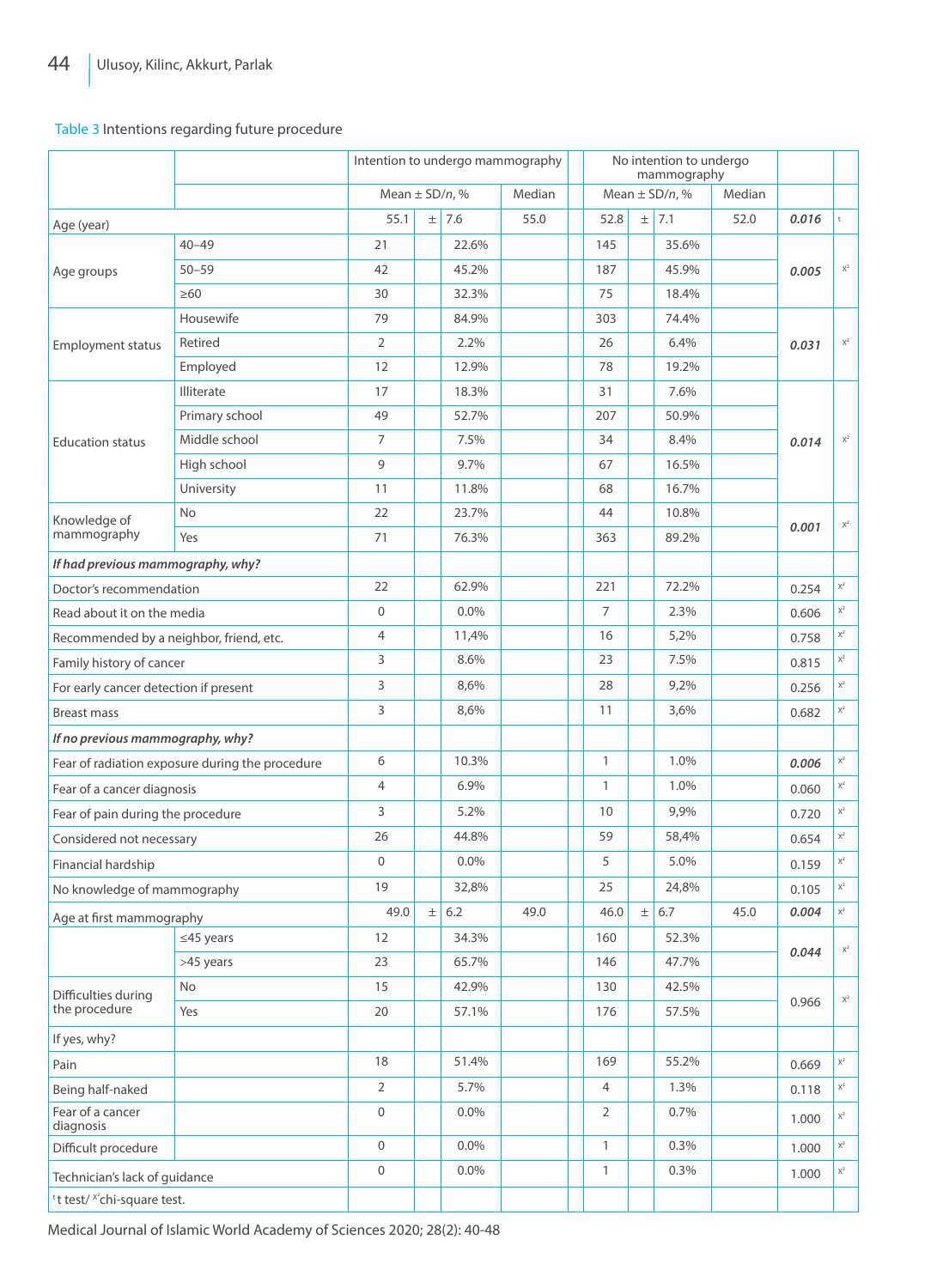|                                                     |                   | No difficulty      |       |       |        |  | Difficulties present |       |                    |        |       |                |
|-----------------------------------------------------|-------------------|--------------------|-------|-------|--------|--|----------------------|-------|--------------------|--------|-------|----------------|
|                                                     |                   | Mean $\pm$ SD/n, % |       |       | Median |  |                      |       | Mean $\pm$ SD/n, % | Median | P     |                |
|                                                     |                   |                    |       |       |        |  |                      |       |                    |        |       |                |
| Age at first mammography (year)                     |                   | 47.7               | $\pm$ | 6.7   | 47.0   |  | 45.3                 | $\pm$ | 6.5                | 45.0   | 0.001 | t              |
| Age at first<br>mammography                         | $\leq$ 45 years   | 59                 |       | 40.7% |        |  | 113                  |       | 57.7%              |        | 0.002 | $X^2$          |
|                                                     | 45 years          | 86                 |       | 59.3% |        |  | 83                   |       | 42.3%              |        |       |                |
| <b>Employment status</b>                            | Housewife         | 111                |       | 76.6% |        |  | 141                  |       | 71.9%              |        |       |                |
|                                                     | Retired           | 11                 |       | 7.6%  |        |  | 16                   |       | 8.2%               |        | 0.600 | $\mathsf{X}^2$ |
|                                                     | Employed          | 23                 |       | 15.9% |        |  | 39                   |       | 19.9%              |        |       |                |
| <b>Education status</b>                             | <b>Illiterate</b> | 14                 |       | 9.7%  |        |  | 11                   |       | 5.6%               |        |       |                |
|                                                     | Primary school    | 71                 |       | 49.0% |        |  | 96                   |       | 49.0%              |        |       |                |
|                                                     | Middle school     | 15                 |       | 10.3% |        |  | 17                   |       | 8.7%               |        | 0.510 | $\mathsf{X}^2$ |
|                                                     | High school       | 24                 |       | 16.6% |        |  | 34                   |       | 17.3%              |        |       |                |
|                                                     | University        | 21                 |       | 14.5% |        |  | 38                   |       | 19.4%              |        |       |                |
| <sup>t</sup> t test/ <sup>x2</sup> chi-square test. |                   |                    |       |       |        |  |                      |       |                    |        |       |                |

Table 4 Difficulties during mammography

Therefore, USG is not preferred in routine screening because it has low specificity and is not cost-effective when added to the screening program. USG is used as a guiding method in breast radiology, solid cyst differentiation, lesion characterization, investigation of the presence of other lesions, and biopsy. MRI is an expensive method, cannot be performed widely, and needs a specialist for evaluation.

It is used as an additional screening method to MMG and USG in women with high risk.(2) As an effective, easily accessible, reproducible, and inexpensive examination method, mammography is the most important test in breast cancer screening and has been performed for many years. Mammography refers to obtaining the film images using x-rays of the breast. The breasts are compressed with special plates and fixed to be imaged.

During scanning, craniocaudal and mediolateral oblique images of the breasts are taken. Conventional mammography involves the application of a radiation dose of 0.1 cGy per film. However, the currently used digital mammography method provides clearer images at a lower radiation dose. It allows for the diagnosis to be made when the disease is in very early stages. The risk of breast cancer does not increase with the dose of radiation applied during mammography.

Although mammography is a screening method with high sensitivity, it cannot detect all cancers. However, this does not decrease the importance of the procedure. The sensitivity of mammography is very high in fatty breasts. As the breast density increases, the sensitivity of mammography decreases; even if mammography is negative, additional imaging methods should be used in these patients. The experience and knowledge of the technical personnel that perform the mammography examination and the interpreting physician are of great importance in the success of the method (3,4).

Mammography can be performed as a diagnostic or screening method. Screening mammography is applied in asymptomatic women to detect clinically occult breast cancer.

Screening can reveal asymptomatic diseases in a community based on tests and examinations that can be applied quickly. For screening to be performed, the disease should constitute an important health problem in the society, early diagnosis should be possible through screening, and it should provide an advantage in terms of treatment and reduced mortality. The screening method to be applied should be effective, acceptable for patients, easy to apply, cost-effective, and highly beneficial (5). Screening mammography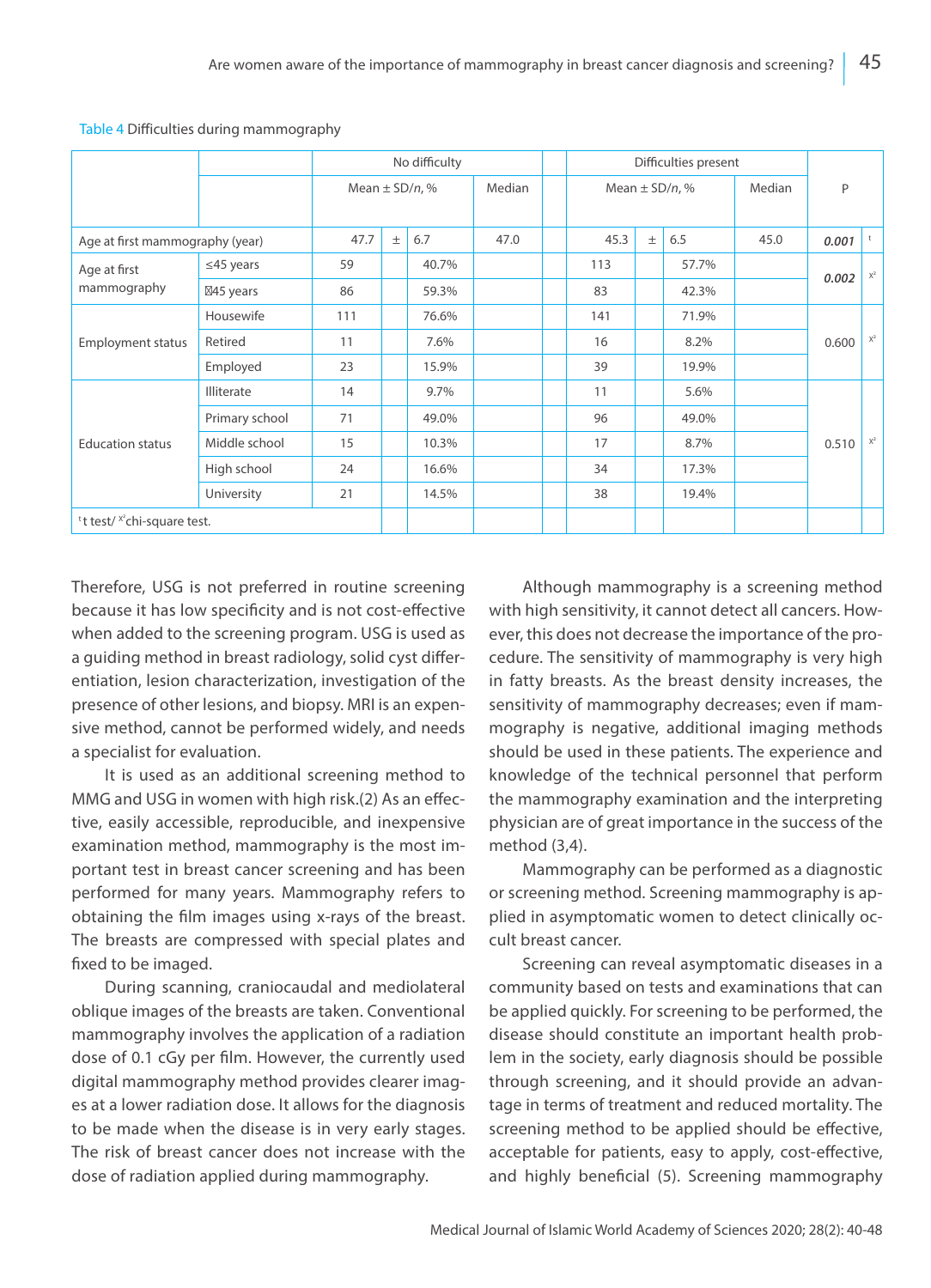is the most commonly used and most experienced screening tool in the world (6). In all age ranges, the sensitivity of screening mammography is 77%–95% and its specificity is 94%–97% (7). With screening mammography, 2−8 cancers are detected in every 1000 mammograms (8).

Studies on mammography continue in many countries globally. Eight prospective randomized trials of screening mammography have been conducted with approximately 500,000 female participants. In these studies, screening mammography was reported to reduce the risk of death by 15% in women aged 39–49 years, by 14% in six studies that included women aged 50–59 years, and by 32% in two studies evaluating women aged 60–69 years. Only one study included women aged more than 70 years, and the results were insufficient to recommend routine screening for this age group (9). Being cost-effective, easily accessible, reproducible, and highly specific for breast cancer makes mammography a suitable screening test. It remains the most important and effective examination in the diagnosis of breast cancer. However, the requirement of radiation, false-negative or falsepositive results leading to overtreatment, and pain experienced during scanning cause individuals to have concerns about undergoing this procedure. Despite this, many countries across the world implement mammography screening programs.

Different institutions and organizations have made different recommendations on the frequency of mammography and the age at which the first procedure should be performed. The American Radiology Association and the American Breast Imaging Association recommend annual mammography control from the age of 40 years. Similarly, the American Society of Obstetrics and Gynecology and the American Society of Breast Surgeons propose annual screening starting at the age of 40 years, as well as annual clinical breast examinations, which is consistent with the recommendations of radiologists. Since 2016, the United States Preventive Services Task Force (USPSTF) recommends screening every 2 years between the ages of 50–74 years while it indicates routine screening for the 40- to 49-year group. The American Academy of Family Physicians has also adopted the USPSTF recommendations. The American Cancer Society suggests that screening should be undertaken annually for the age group of 45–54 years and annually or biennially for those aged 54 and above, and continued until the individual has a life expectancy of 10 years. The same organization states that women can start having regular mammograms from the age of 40–44 years but emphasizes that this is a personal decision. The Canadian Task Force on Preventive Health Care, Finland, Denmark, the Netherlands, the United Kingdom, Switzerland, Switzerland, Norway, Germany, Belgium, and Luxembourg recommend screening every 2–3 years for those aged between 50 and 74 years. In Sweden, the age of starting screening is 40, 45, or 50 years, varying between different states. In Russia and Japan, screening is performed every 2 years from the age of 40 years. Also, no consensus exists around the world with regard to the age at which regular screening is no longer needed; some countries recommend this procedure until the age of 69 or 74 years, while others advocate for the continuation of screening as long as the individual is still healthy (6). In Turkey, the general recommendation for women aged 40–69 years is mammography every 2 years. This recommendation was made taking into account the results of clinical and prospective studies, indicating the young population structure in Turkey and approximately half of the patients diagnosed with breast cancer being less than 50 years or premenopausal (10).

To further reduce the deaths due to breast cancer worldwide, the importance of screening should be emphasized, and women should be encouraged to undergo this procedure at recommended intervals. For a community screening to be considered successful, 70% of the target audience must participate in screening. There have been efforts all over the world, including Turkey, to increase the rates of mammography. For this purpose, it is very important to identify the aspects of mammography about which society is misinformed. Increasing public knowledge about mammography by emphasizing these aspects may increase the rate of mammography, allowing more patients with breast cancer to be diagnosed in earlier stages. Early diagnosis and treatment may increase patients' surveillance and reduce treatment costs. The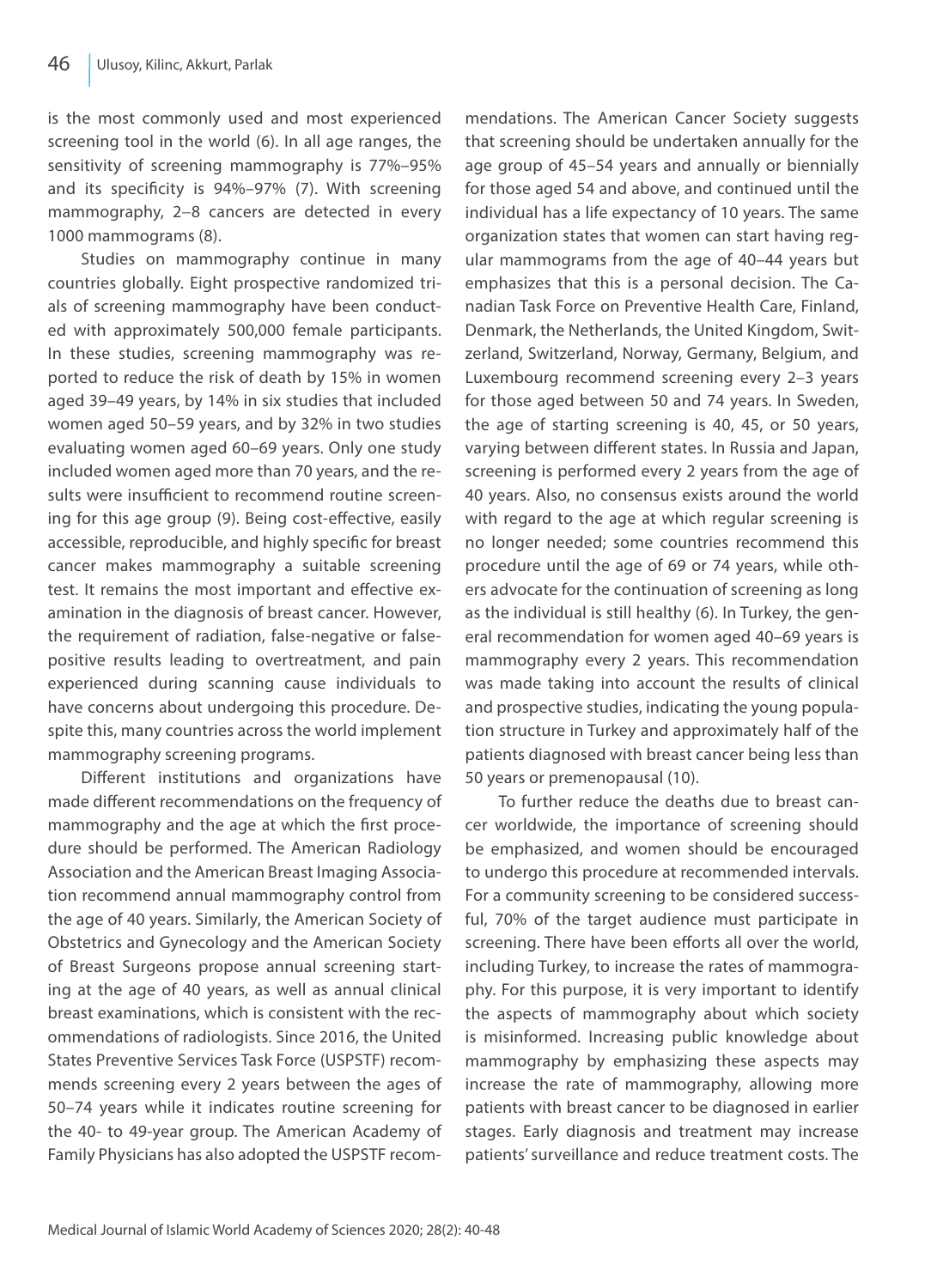present study aimed to reveal the views of the target population on mammography. The most effective factor in women having mammographic screening was the guidance of the clinician. Clinicians should direct women to mammographic screening regardless of the branch to increase the rate of mammography. Also, the emphasis on mammographic screening by the media may increase the mammography rates with the cooperation of health institutions and the government. In the present study, the most reported (53.5%) among the reasons for not undergoing mammography, was personally considering it to be an unnecessary procedure. It is important to improve the knowledge level of the society about breast cancer and mammography so as to change this view and increase the number of screenings. All health institutions, healthcare personnel, nongovernmental organizations, municipalities, provincial and district administrations, and press and media organizations should act together to increase the knowledge and awareness of the society on breast cancer and screening. For many years, it has been acknowledged that increasing the education level of society has a positive effect on public health, which is supported by the findings of the present study in this particular context.

Women may have anxiety related to mammography, and this is caused by radiation exposure and pain experienced during the procedure. The public should be informed that only low-dose radiation is applied, and the side effects are insignificant. Many studies reported that women experienced pain during mammography. In the present study, 187 participants with a history of mammography complained about pain during the procedure. Since it is necessary to compress the breast to obtain a quality image, this can be painful for some individuals (11). Pain experienced can cause the person to stop attending regular screening procedures, or in a worse case, the fear of pain may result in the person not considering the procedure at all. Therefore, it is important to reduce pain that may occur during the procedure. For this purpose, it is recommended that mammographic examinations are performed with appropriate devices by previously trained technical personnel. Before scanning, informing the individual that pain may occur, providing appropriate definitions, and giving painkillers before the procedure may make the person feel less pain. In a previous study, it was stated that the careless treatment of women during mammography triggered the development of pain and anxiety (12). One of the aims of the present study was to raise awareness of breast cancer and mammography in the women who participated in the study. Of the 500 women participating in the survey, 159 reported that they had not undergone mammography for various reasons, and 101 of these women (63.5%) stated that they would be willing to undergo mammography in the future.

# **CONCLUSIONS**

The most effective way to reduce mortality and morbidity in breast cancer is early diagnosis and treatment, and the most effective method of early diagnosis is screening mammography in the community. Increasing the awareness of the society on breast cancer and mammography may facilitate the detection and treatment of breast cancer. Mammography is the most effective imaging method in detecting breast cancer. Understanding the view of women between the ages of 40–69 years on mammography and developing appropriate policies in this direction may reduce losses due to breast cancer.

# **REFERENCES**

- 1. https://gco.iarc.fr/today/data/factsheets/cancers/20-Breastfact-sheet.pdf
- 2. Meme Kanseri Tarama Rehberi; Türk Radyoloji Derneği, TRD Yeterlilik Kurulu, Rehberler ve Standartlar Komitesi,2011. Date of access:12/29/2020.
- 3. Brunicardi FC, Andersen DK, Billiar TR, Dunn DL, Hunter JG, Matthews JB, Pollock RE, Schwartz Cerrahinin İlkeleri, p 523- 527,2016.
- 4. Özmen V, Cantürk Z, Çelik V, Güler N, Kapkaç M, Koyuncu A, Müslümanoğlu M, Utkan Z, Meme Hastalıkları Dernekleri Federasyonu, Meme Hastalıkları Kitabı, p 109, 2012.
- 5. Loberg M, Lousdal ML, Bretthauer M, Kalager M. Benefits and harms of mammography screening. Breast Cancer Res. 2015; 17: 63.
- 6. Gültekin S et all. Turkiye Klinikleri J Med Oncol-SpecialTopics 2018;11:13- 22.
- 7. Breast Cancer Surveillance Consortium(BCSC). Sensitivity and specificity of for 2.264.089 screening mammography examinations from 2002-2006. August 9, 2012.
- 8. Miglioretti DL, Ichikawa L, Smith RA, et al. Criteria for identifying radiologists with acceptable screening mammography interpretive performance on basis of multiple performance measures. AJR Am J Roentgenol 2015;204:486-91.